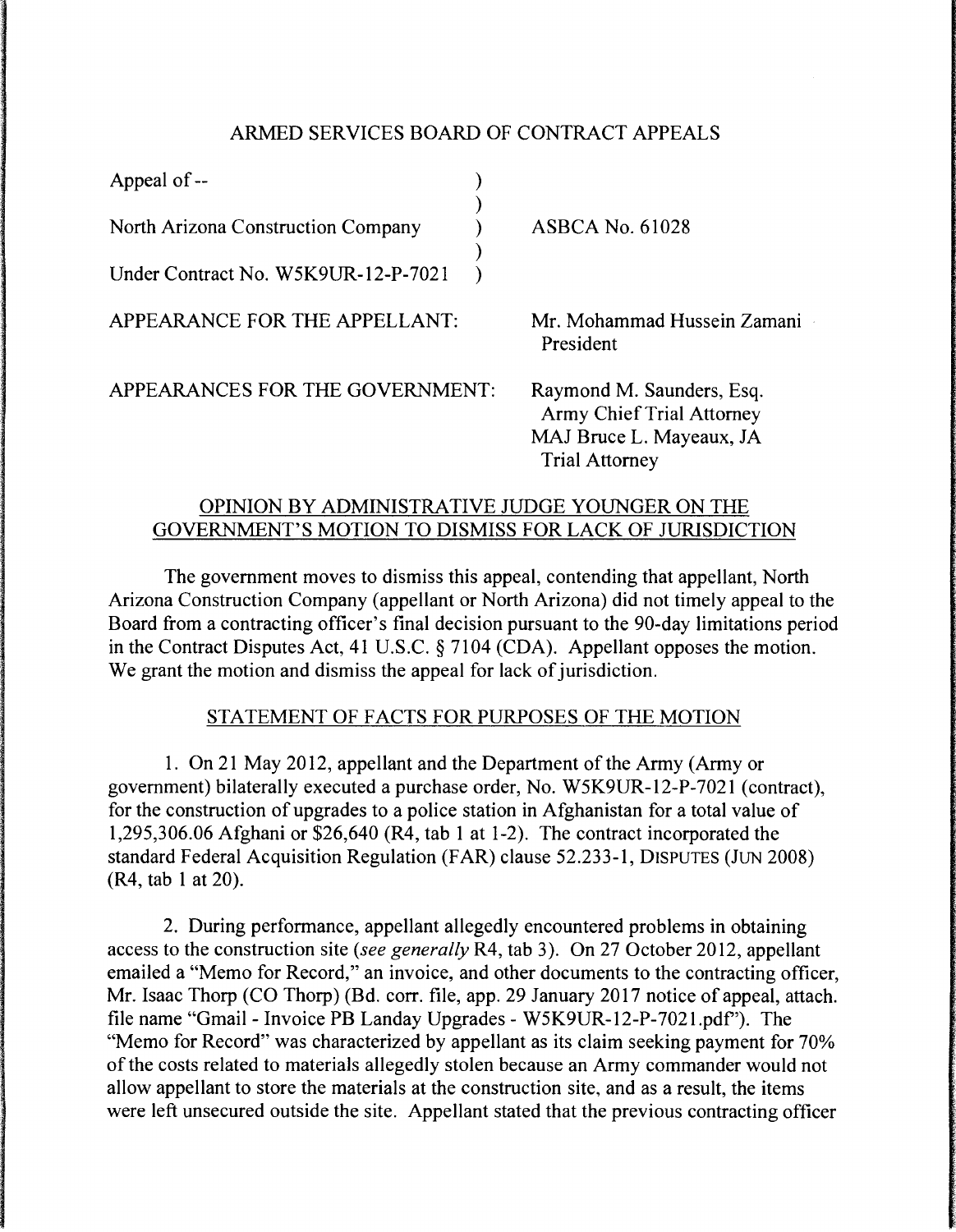advised it to submit a claim for the stolen materials after work was completed. (R4, tab 5) The Board is unable to locate copies of the invoice and other documents that were a part of the 27 October submission in the record.

3. In an email dated 28 October 2012, CO Thorp notified appellant that quality issues with the construction work would need to be corrected prior to acceptance by the government. Additionally, CO Thorp informed appellant that the government was not responsible for appellant's loss and would not pay appellant's invoice for the allegedly stolen materials. CO Thorp advised appellant that once corrective actions were completed it could submit an invoice for the contract amount. (Bd. corr. file, app. 29 January 2017 notice of appeal, attach. file name "Gmail - Invoice PB Landay Upgrades - W5K9UR-12-P-702 l.pdf') The email on its face is not styled as a final decision.

4. Between October and November 2012, the parties continued to exchange email correspondence regarding responsibility for the costs of the allegedly stolen materials *(see generally* R4, tab 7; Bd. corr. file, app. 29 January 2017 notice of appeal, attach. file name "Gmail - Invoice PB Landay Upgrades - W5K9UR-12-P-7021.pdf'). After receiving confirmation from government personnel that corrective work was completed, CO Thorp, in an email dated 14 November 2012, directed appellant to submit its invoice for the contract amount (R4, tab 7).

5. After continued insistence by appellant that it was entitled to payment for costs associated with the allegedly stolen materials, CO Thorp, in an email dated 27 November 2012, advised appellant to submit two invoices, one pertaining to the contract amount and the other pertaining to appellant's request for the costs of the lost materials which would be treated as its claim under the contract. CO Thorp also advised appellant to provide supporting documentation with its claim. (R4, tab 7)

6. On the same date, appellant submitted its claim package via email as directed by CO Thorp. The package included the earlier submitted 27 October 2012 "Memo for Record" *(see* statement 2) and an invoice in the amount of 1,071,444 Afghani.\* (Bd. corr. file, app. email dtd. 3 February 2017 email with attachs.) By email dated 28 November 2012, the government acknowledged receipt of the claim, and further informed appellant that a new contacting officer, MSgt Nicholas B. Bastiani (CO Bastiani), would evaluate and issue a final decision on the claim (R4, tab 9).

7. The record includes a final decision dated 26 February 2013 and digitally signed on 1 March 2013 by CO Bastiani. The decision denied appellant's claim due to

<sup>\*</sup> We find that this amount, using the exchange rate at all relevant dates, was less than \$100,000, and therefore, no certification pursuant to the CDA was required.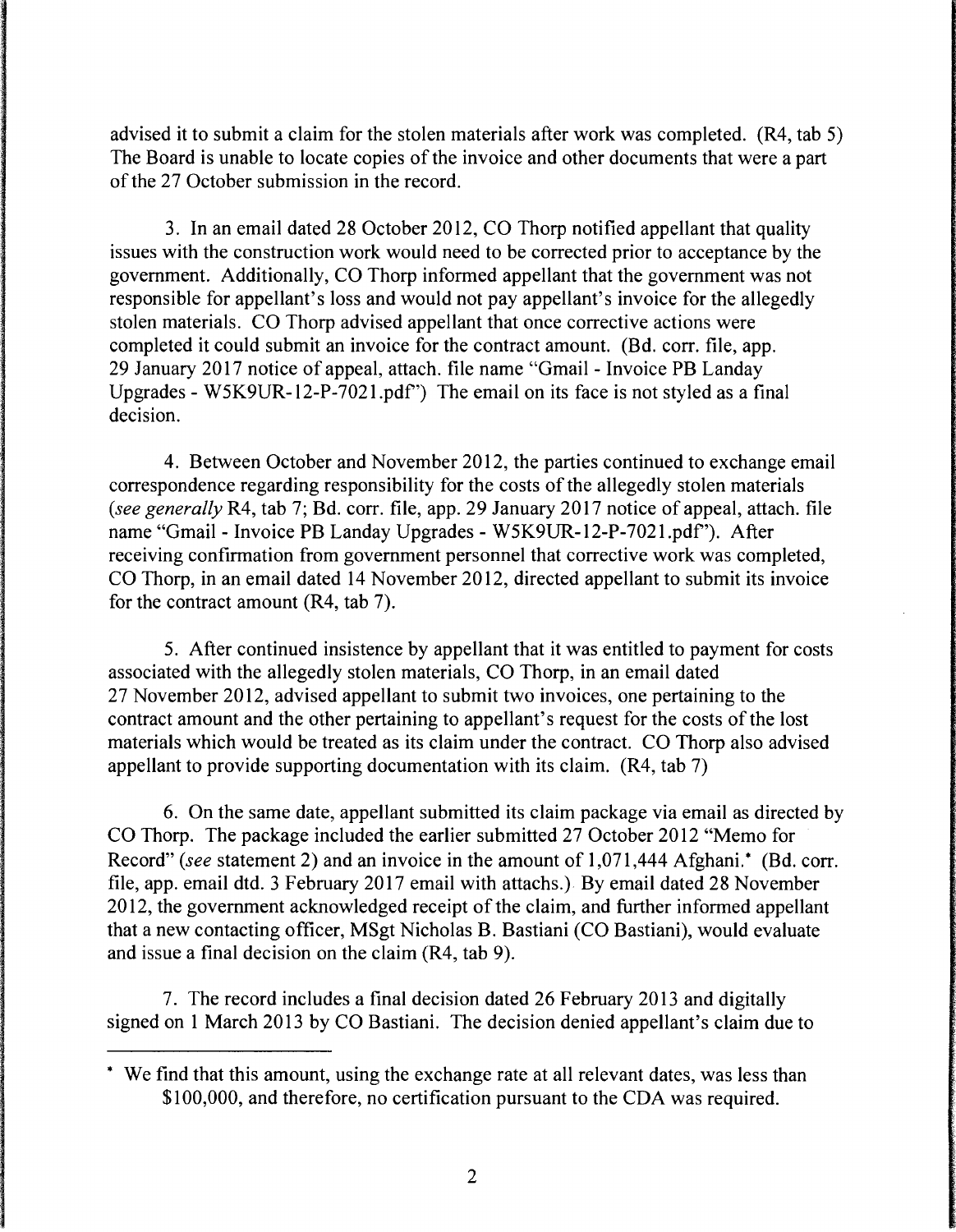lack of support. With respect to appeal rights, the decision included the following language in relevant part:

> This is the final decision of the Contracting Officer. You may appeal this decision to the agency board of contract appeals. If you decide to appeal, you must, within 90 days from the date you receive this decision, mail or otherwise furnish written notice to the agency board of contract appeals and provide a copy to the Contracting Officer from whose decision this appeal is taken. The notice shall indicate that an appeal is intended, reference this decision, and identify the contract by number.

(R4, tab 13)

8. On 1 March 2013, CO Bastiani emailed appellant a release of claims form for appellant's execution (R4, tab 15). CO Bastiani and appellant subsequently exchanged a series of emails as follows, in pertinent part:

(a) [Appellant via email on 2 March 2013]:

You should pay the money of stolen material. We should talk face to face, to find the solution.

(b) [CO Bastiani via email on 3 March 2013]:

It is not necessary for us to speak face to face regarding this matter. We have requested supporting documentation for this claim multiple times which [appellant] was unable to provide. I have issued the Contracting Officer's Final Decision on this claim which was sent to [appellant] on 1 March 2013.

Please sign and return the release of claims.

(c) [Appellant via email on 3 March 2013]:

I had provide [sic] the necessary documents before, but no one pay attention on them, for third time I suggest to talk face to face.

(d) [CO Bastiani via email on 3 March 2013]: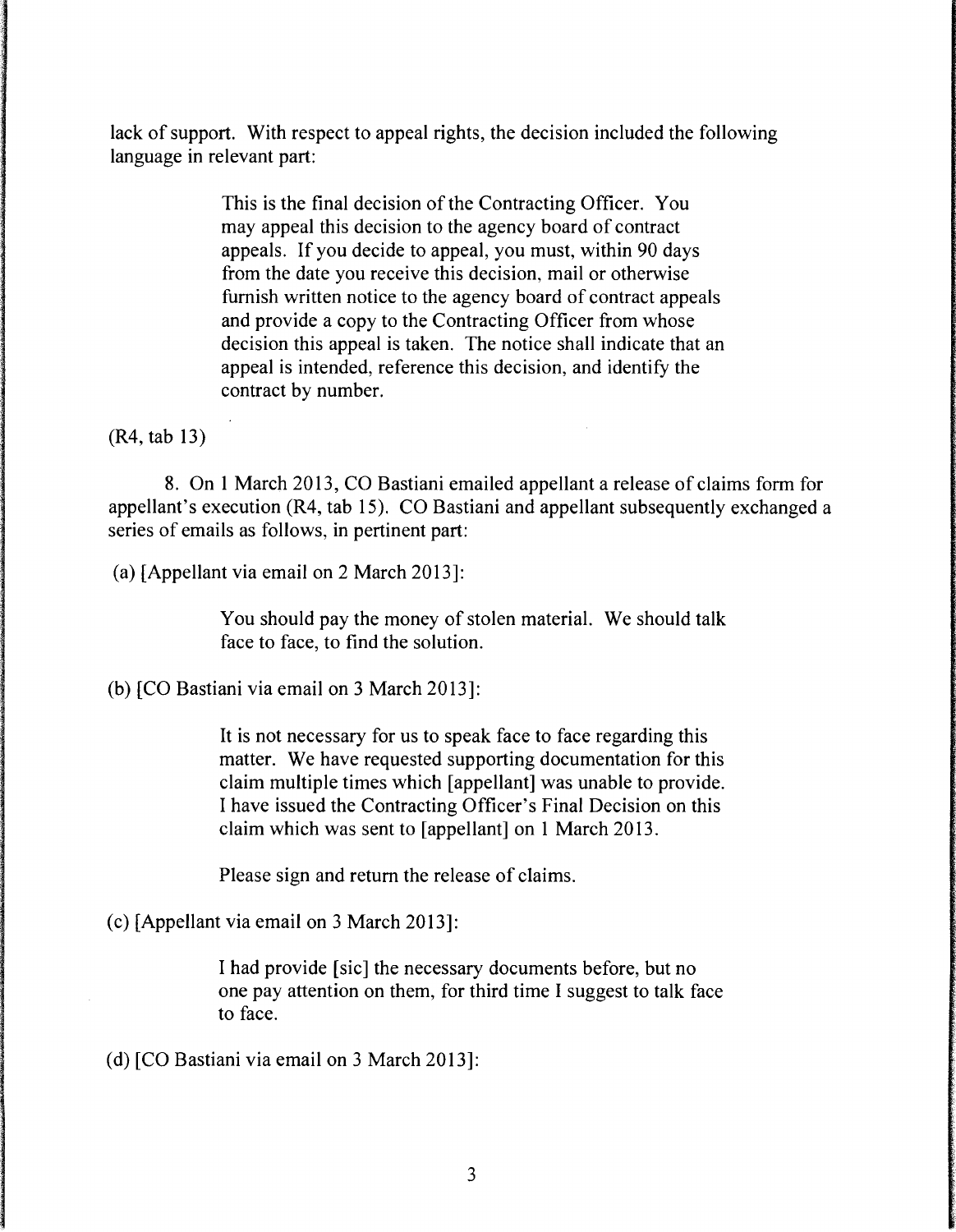When did you provide the documentation supporting the claim? I do not want an invoice, pictures or a list of materials. I want to see paid receipts showing that you purchased and paid for the materials for this job one time and then when they were allegedly stolen, you went out and purchased and paid for the exact same materials again.

There is absolutely no reason for us to talk face to face. Speaking to eachother [sic] will not settle this matter. Unless you can email me the paid invoices showing that you paid for the same materials twice, there will be no further discussion regarding this claim.

(R4, tab 14)

9. By email dated 29 April 2013, a contracting specialist requested appellant to execute an attached release of claims. By email dated 1 May 2013, appellant refused to sign the release until the government paid it for the lost materials, stating, in part, that "I submitted my stolen materials invoice to Mr. Isaac Thorp, they did not pay me. [T]hey sent out document, which is not reasonable." (R4, tab 17)

10. By email dated 29 January 2017, appellant filed a notice of appeal to the Board, seeking payment for the lost materials under the contract. The notice did not refer to or attach the 26 February 2013 final decision.

11. On 1 February 2017, the Board directed appellant to submit a copy of the claim submitted to the contracting officer that was the subject of the appeal (Bd. corr., order dtd. 1 February 2017). In emails dated 3 February 2017, appellant transmitted several documents to the Board which included copies of the 27 November 2012 claim package and the 26 February 2013 final decision.

12. The record includes a 14 February 2017 declaration from CO Bastiani pursuant to 28 U.S.C. § 1746 (R4, tab 19). CO Bastiani states, in relevant part, that:

> It was on 01 March 2013 that I digitally signed the [final decision] and sent it to [appellant] via email (I generally make it a practice to send documents the same day they are signed for posterity sake), return receipt requested, as was my customary means of providing documentation for which evidence of receipt was necessary in the deployed environment. While the record does not contain a copy of the email by which I provided the [decision] to [appellant], in later email correspondence I did refer [appellant] to the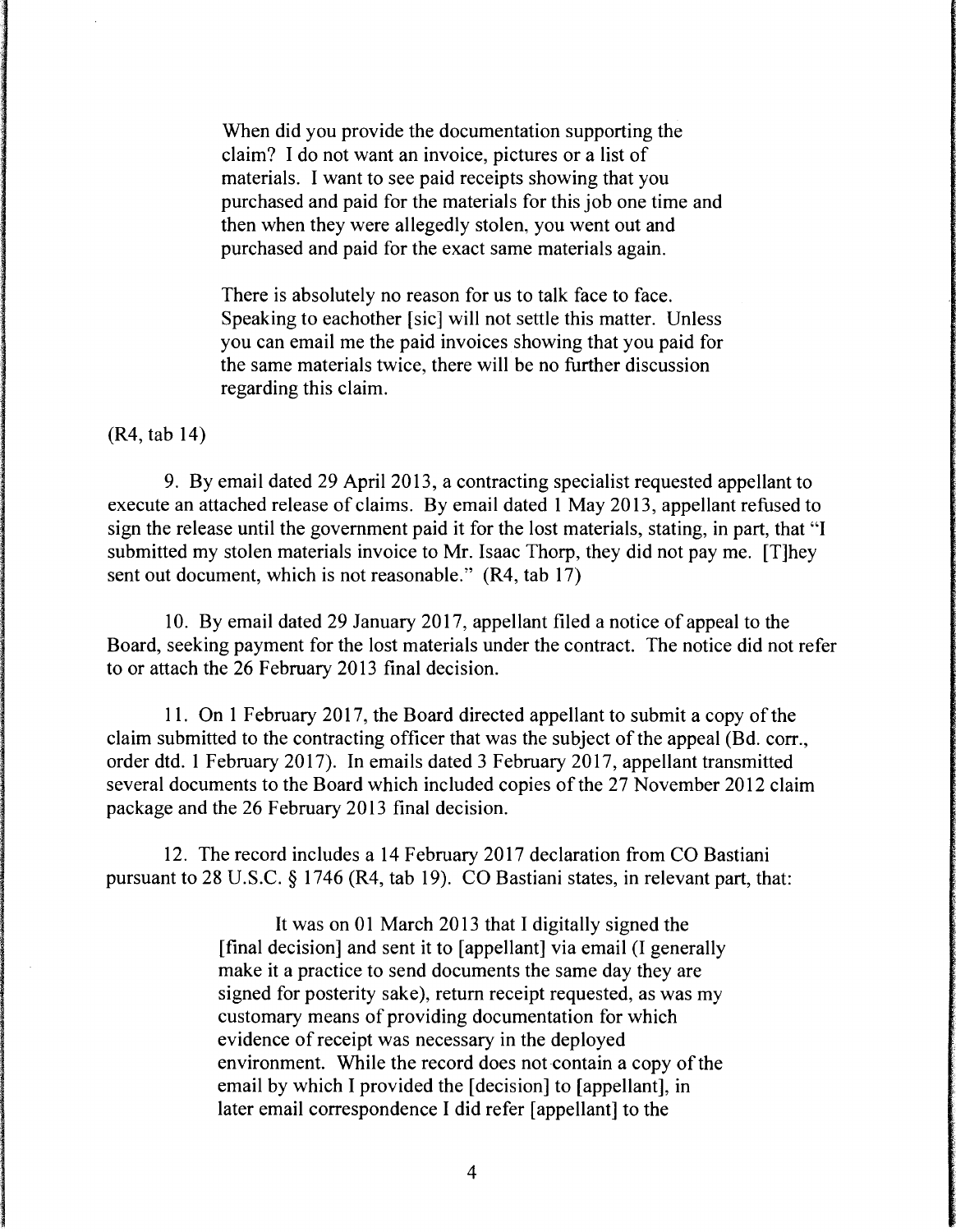decision provided to them on 01 March 2013; a point that [appellant] does not refute.

*(Id.* at 3)

#### DECISION

The government contends that appellant failed to timely appeal from the contracting officer's 26 February 2013 final decision *(see* statement 7) within the 90-day statutory period, depriving the Board of jurisdiction over this appeal. To support its contention, the government asserts that appellant received the final decision on 1March2013, offering CO Bastiani's declaration, email correspondence between the parties after the decision was issued, and appellant's electronic transmission of a copy of the decision to government counsel and the Board on 3 February 2017 as evidence of receipt. (Gov't mot. at 5)

In opposing the motion, appellant largely advances arguments related to the merits of the dispute. Appellant contends that it neither had knowledge, nor did CO Bastiani adequately inform it, regarding appealing to the Board. (Bd. corr. file, app. email dtd. 13 March 2017). Appellant further elaborated that "[a]fter 4 years. I found the website of ASBCA and submitting my claims! When I found, I did submit my claim. The [Army] did not completely inform me. So I did not understand about law and process of ASBCA. I am so sorry about late of it. But please review all documents. Which show my claim is absolutely correct!" (Bd. corr. file, app. email dtd. 3 April 2017 sent to government paralegal and copied to the Board in response to gov't reply)

After careful consideration of the record, we conclude that the government's motion must be granted and the appeal dismissed for lack of jurisdiction. We reach the conclusion for two principal reasons.

First, the appeal was filed long after the time specified by law. Under the CDA, a contracting officer's final decision "is not subject to review by any forum, tribunal, or Federal Government agency, unless an appeal or action is timely commenced." 41 U.S.C. § 7103(g). To initiate an appeal from a final decision to an agency board, a contractor must do so within 90 days from the contractor's receipt date of the decision. 41 U.S.C. § 7104. This 90-day appeal period is statutory and may not be waived or extended. *See Cosmic Construction Co. v. United States,* 697 F.3d 1389, 1390 (Fed. Cir. 1982). Therefore, a timely appeal is a jurisdictional prerequisite for the Board to entertain an appeal. *Mansoor International Development Services, ASBCA No.* 58423, 14-1 BCA 135,742 at 174,926-27.

The CDA requires a contracting officer to "mail or otherwise furnish a copy of the decision to the contractor." 41 U.S.C. § 7103(d). FAR 33.211 further provides that the contracting officer is to furnish a copy "by certified mail, return receipt requested, or by any other method that provides evidence of receipt." While appellant bears the burden of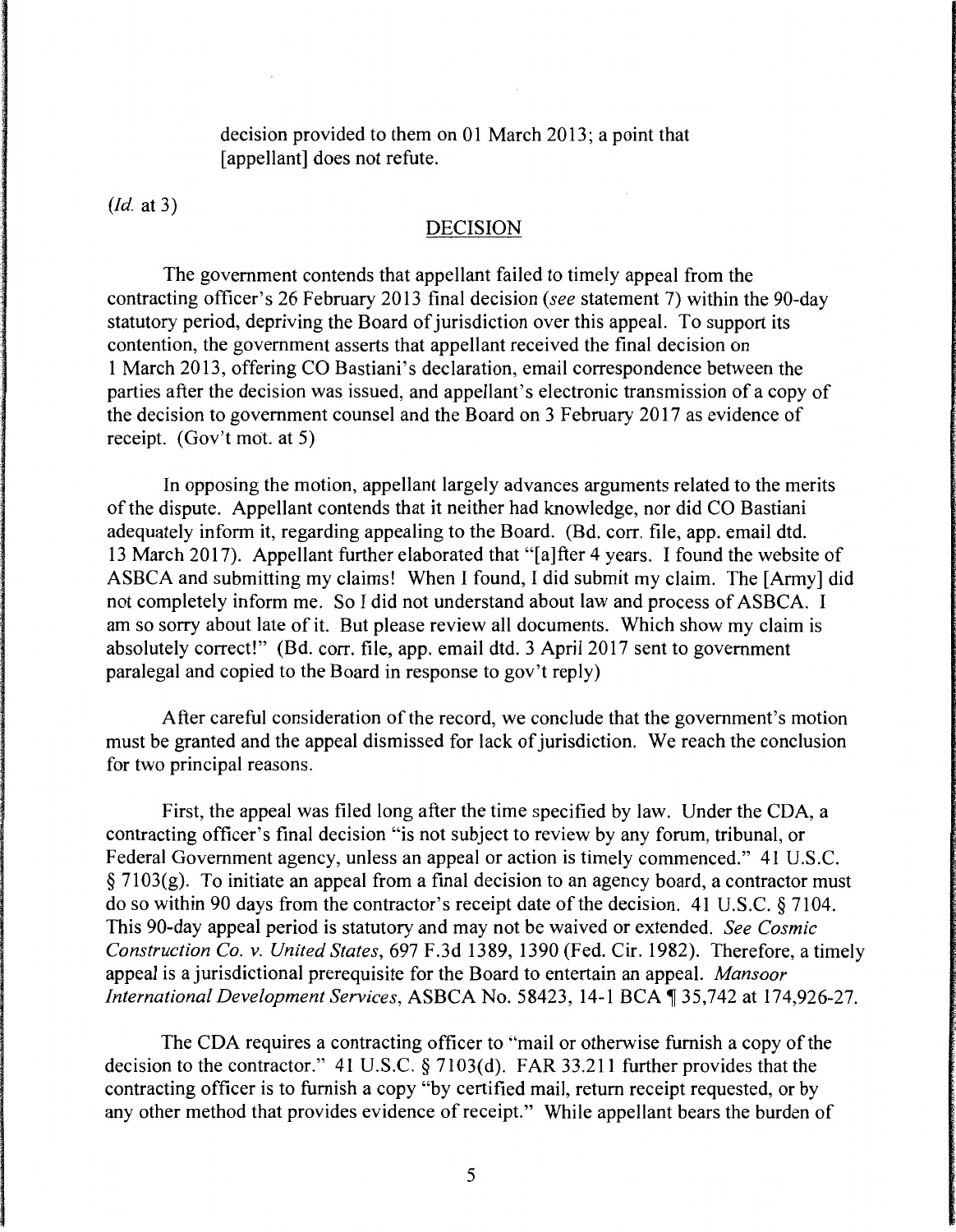proof to establish that its appeal to the Board was timely filed, the government bears the burden of establishing the receipt date of the final decision by the contractor. *Singleton Enterprises, ASBCA No. 58235, 14-1 BCA ¶ 35,554 at 174,227. To meet this burden,* the government must provide "objective indicia" of actual physical receipt. *Riley* & *Ephriam Construction Co.* v. *United States,* 408 F.3d 1369, 1372 (Fed. Cir. 2005).

CO Bastiani attested that he sent the final decision via email on 1 March 2013, and correspondence in the record shows that he later informed appellant that a decision was sent on that date (statement 8). While this alone may be insufficient to prove receipt, appellant's statements in response to the government's motion lead us to conclude that it did in fact receive the final decision on 1 March 2013. Appellant does not assert that it received the decision on a different date. Rather, its contentions center on the adequacy of the government's notice and its unfamiliarity with the Board and the contract dispute process. Appellant appears to concede that its appeal is untimely, stating that "[a]fter 4 years. I found the website of ASBCA and submitting my claims! When I found, I did submit my claim. The [Army] did not completely inform me. So I did not understand about law and process of ASBCA. I am so sorry about late of it." (Bd. corr. file, app. email dtd. 3 April 2017 sent to government paralegal and copied to the Board in response to gov't reply) Moreover, appellant refused to execute a release of claims under the contract because the government did not pay its invoice for the stolen materials and "sent out document, which is not reasonable" (statement 9). We can reasonably infer that this document referred to by appellant is the 26 February 2013 final decision. Under the circumstances, we are convinced that the government has proven receipt, and the running of the CDA's 90-day limitations period commenced from the receipt date of 1 March 2013. We are not dissuaded from this conclusion by appellant's short email discussion, with CO Bastiani after his final decision. Although the Federal Circuit held, in *Guardian Angels Medical Service Dogs, Inc.* v. *United States,* 809 F.3d 1244 (Fed. Cir. 2016), that a contracting officer's indication that he was still willing to reconsider his final decision could lead a contractor to believe the statute of limitations, was being tolled, *see Guardian Angels, 809 F.3d at 1249-51, we are not presented with such circumstances* here. CO Bastiani never gave appellant any reason to hope that his decision was in any way not final - especially not after his 3 March 2013 email *(see* statement 8(b)) and the 29 April 2013 email from the government *(see* statement 9) seeking a release of appellant's claims.

Second, the advice of rights in the decision was adequate. It is clear that this appeal was filed substantially more than 90 days after appellant's receipt of the contracting officer's decision. However, a decision that does not adequately inform the contractor of its appeal rights may prevent the running of the statutory 90-day period provided that actual prejudice or detrimental reliance is shown by the contractor. *See Decker* & *Co.* v. *West,* 76 F.3d 1573, 1579 (Fed. Cir. 1996) (proof of harm caused by defect); *Mansoor International,* 14-1 BCA \ 35,742 at 174,926 (proof of actual prejudice or detrimental reliance caused by omission of detailed appeal rights). The CDA requires the final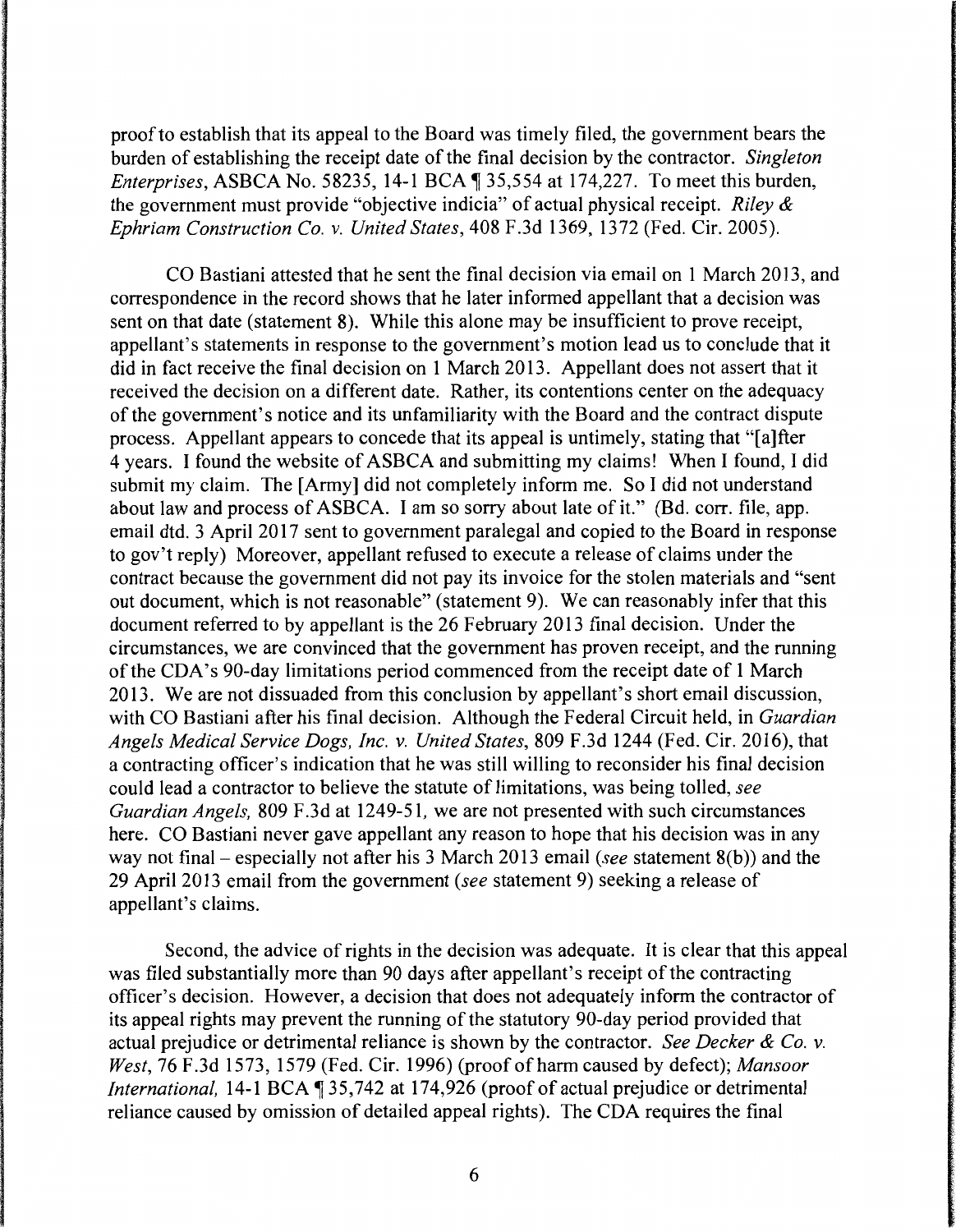decision to include language that informs "the contractor of its rights as provided in this chapter." 41 U.S.C. § 7103(e). The implementing regulation, FAR 33.211(a)(4)(v), provides that the final decision shall include substantially the following language, in relevant part:

> This is the final decision of the Contracting Officer. You may appeal this decision to the agency board of contract appeals. If you decide to appeal, you must, within 90 days from the date you receive this decision, mail or otherwise furnish written notice to the agency board of contract appeals and provide a copy to the Contracting Officer from whose decision this appeal is taken. The notice shall indicate that an appeal is intended, reference this decision, and identify the contract by number.

Here, the final decision quoted verbatim the language from FAR  $33.211(a)(4)(v)$  above (statement 7). The notification was neither incomplete nor misleading. Acceptance of appellant's contentions that the government did not inform it regarding the Board would enlarge the government's obligation beyond what is required by the statute and regulation. As stated previously, we lack authority to waive or extend the 90-day statutory period. Because the final decision adequately apprised appellant of its appeal rights and this appeal was filed more than 90 days from receipt of the decision, we lack jurisdiction to hear this untimely appeal.

### **CONCLUSION**

The government's motion is granted and the appeal is dismissed for lack of jurisdiction.

Dated: 11 December 2017

**DER YOUNGER** Administrative Judge Armed Services Board of Contract Appeals

(Signatures continued)